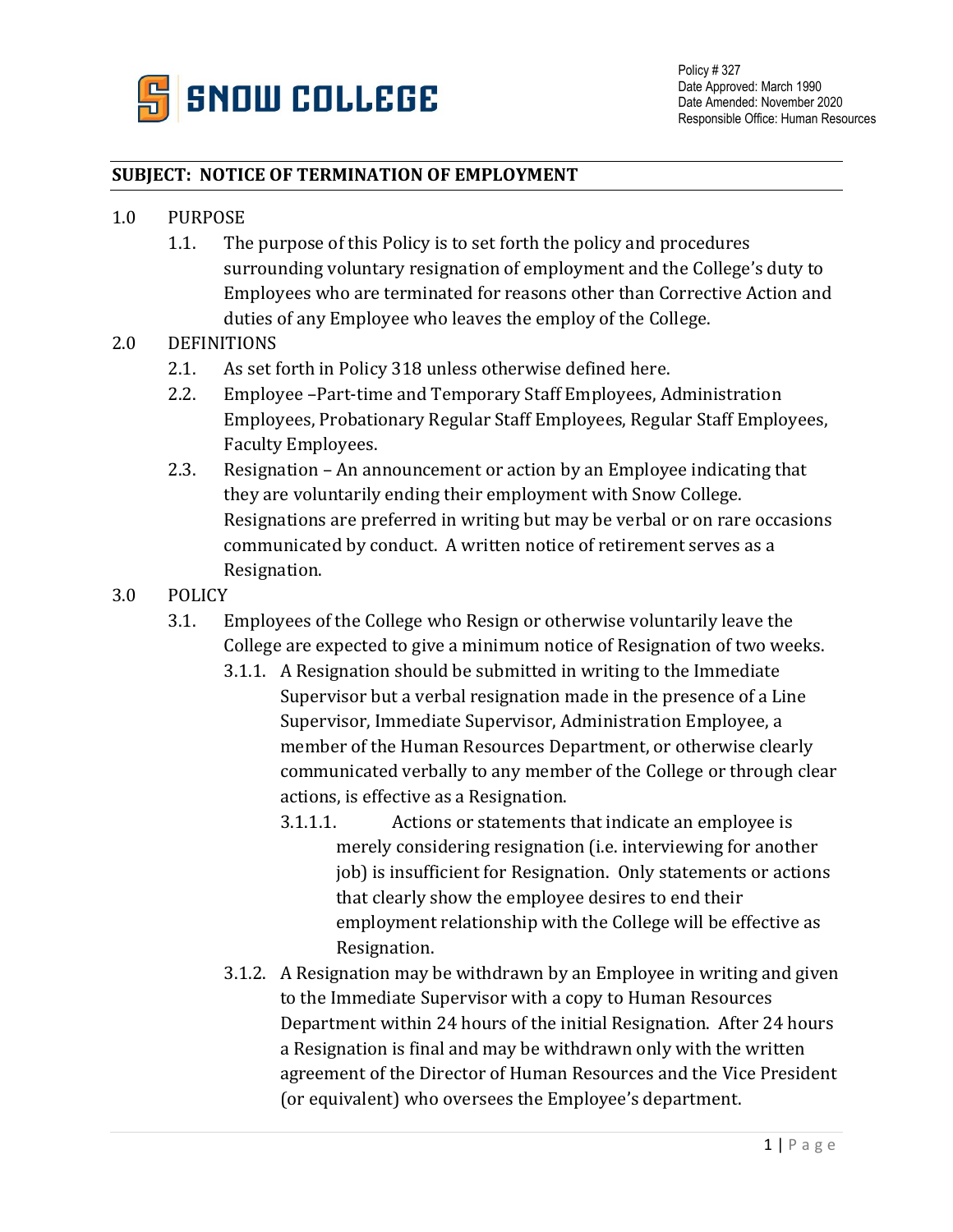

- 3.1.2.1. The Director of Human Resources and/or the Vice President (or equivalent) will consult with the resigned employee's direct supervisor, or others as needed, before making a final decision.
- 3.1.3. The College may terminate employment prior to the effective date of a Resignation in accord with the Corrective Action Policy and Procedures, including the procedures for Job Abandonment, or other College Policy and Procedures.
- 3.1.4. An Employee who Resigns is still subject to the Policies and Procedures of the College, including Corrective Action, until the effective date of that resignation (and thereafter as applicable).
- 3.1.5. An Employee who Resigns must reasonably cooperate with the College in finishing their duties prior to the end date of their employment (for example, faculty must finish teaching classes and prepare final grades) and reasonably orient and train the persons who will assume their job duties as requested.
- 3.2. Regular Staff Employees Terminated for reasons other than Corrective Action or due to the Employee's Resignation will be given at least two weeks' notice of Termination but the College will endeavor to give four weeks' notice. The College may at its sole discretion place a Terminated or Resigning Employee on administrative leave after notice is given and require the Employee to not report for work or perform duties.
- 3.3. At-will Employees will be given two weeks' notice of Termination when practical.
- 3.4. Notice of Termination for Faculty, including Professional Track Faculty, is further set forth in the Policies that govern faculty including the Advancement and Tenure Policy and if the notice period is different therein that period shall apply.
- 3.5. Terminated Employees must reasonably cooperate with the College in finishing their duties prior to the end date of their employment (for example, faculty should finish teaching classes and prepare final grades) and reasonably orient and train the persons who will assume their job duties as requested.

## 4.0 DUTIES RELATED TO TERMINATED EMPLOYEES

- 4.1. Termination of Benefits upon Resignation or Termination.
	- 4.1.1. Employees who Resign or are Terminated will be paid for leave as allowed and set forth in the leave policies.